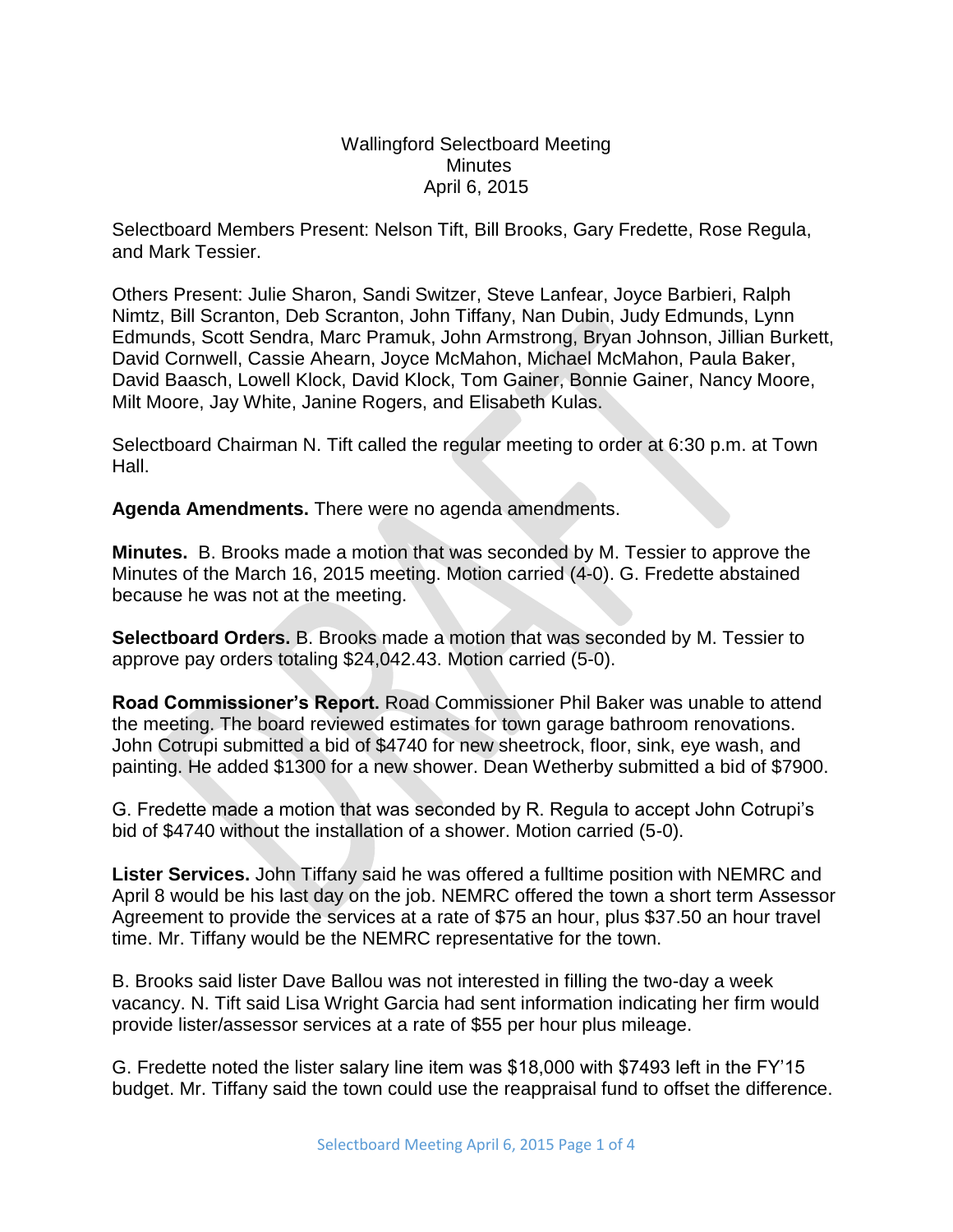B. Brooks said his preference would be to hire NEMRC for a transitional period until the town could find a permanent replacement.

After further discussion, G. Fredette made a motion to invite Lisa Wright Garcia to the next board meeting. R. Regula seconded the motion. Motion carried (4-1). B. Brooks voted to oppose the motion.

**Public Comments.** In response to a question regarding the AT&T cell tower proposal, Town Administrator Sandi Switzer said an AT&T representative recently measured the tower in an effort to redesign plans so new antennas could be installed without disturbing the cupola.

Scott Sendra said he thought it was unethical for a corporation like NEMRC to hire a municipal employee and then try to insert him back into the same position.

**Third Quarter Financials.** Town Clerk and Treasure Julie Sharon said revenue from ordinance fines was up \$5000 and land use reimbursement was higher than expected. She said recording fees were down.

As for expenditures, J. Sharon said highway overtime, diesel fuel, winter salt and culverts were over budget. She noted property taxes were coming in at a steady pace.

**Liquor Licenses.** G. Fredette made a motion that was seconded by B. Brooks to approve liquor licenses for Sal's South and Midway Oil as well as special event permits for American Crafted Spirits and New England Smoked Seafood. Motion carried (5-0).

**Local Hazard Mitigation Plan.** The board responded to a number of questions submitted by Rutland Regional Planning Commission regarding target dates for a number of projects in order to complete the Local Hazard Mitigation Plan.

Board members indicated the town was not considering dredging Roaring Brook, culverts would be replaced on an ongoing basis as needed, Vermont Railroad was responsible for the installation of arms at railroad crossings, and the town was not considering petitioning the state for a blinking light on Route 7 at north end of Hartsboro Rd.

**Vision for the Village.** Elisabeth Kulas, the executive director of the Housing Trust of Rutland County, informed the board of her interest in the redevelopment of the Oddfellow' Block with a mix of retail and commercial space on the ground floor and affordable housing on the upper floor. She said this was something she had been considering over the past two years. She said it would be a complex project that would necessitate a community conversation regarding the future of the village.

Ms. Kulas indicated Vermont Council on Rural Development had the resources to work with Wallingford to facilitate the community conversation. She said similar efforts had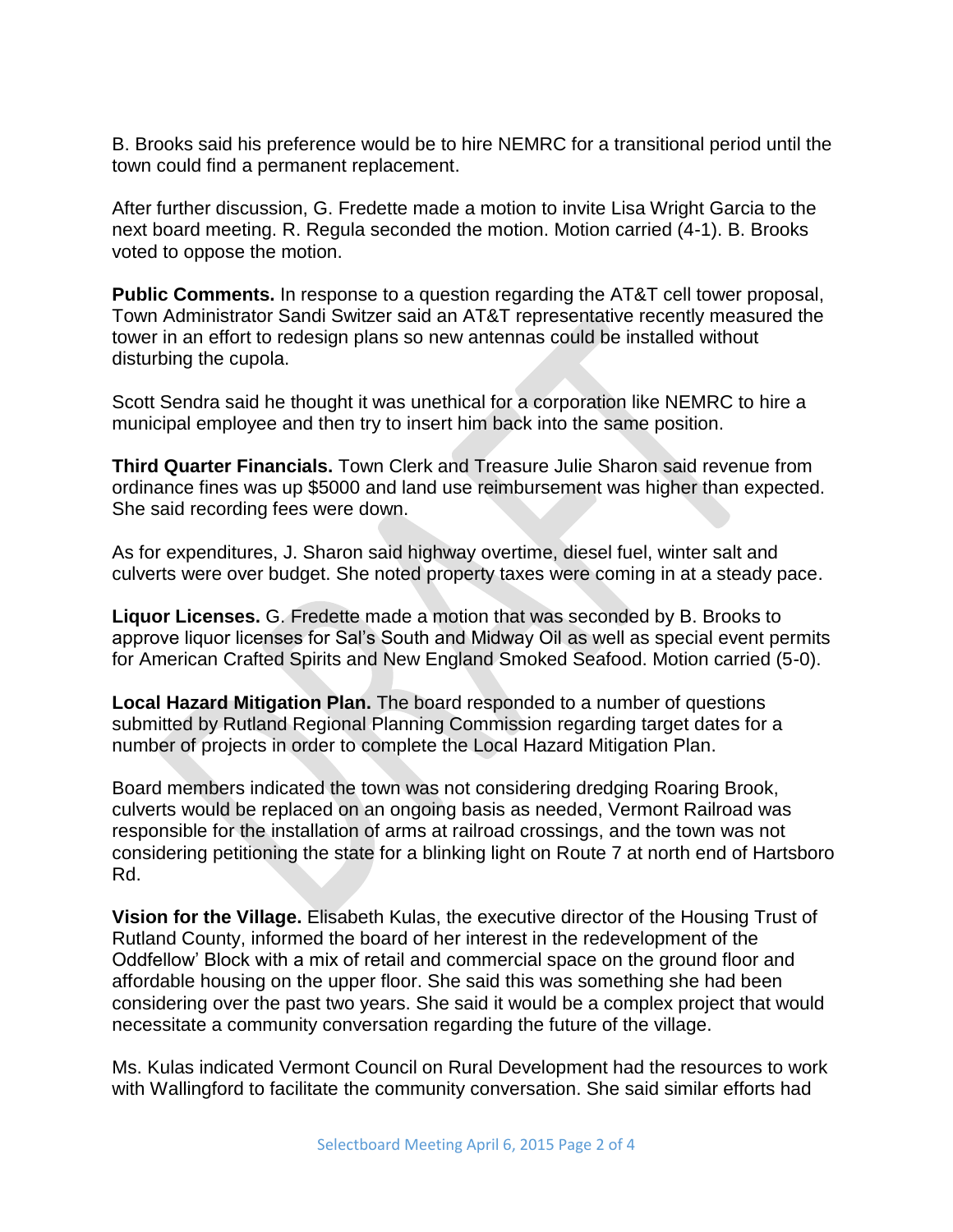been undertaken in Rutland City, Brandon and Shoreham with great results. She said there would be no financial cost to the town for this effort, but she added it would require significant community participation.

Bill Scranton said he was very impressed with Ms. Kulas' work in Rutland City. Ralph Nimtz, David Baach, Paula Baker, Joyce Barbieri, Marc Pramuk and several other residents expressed support in moving forward with the project.

After a lengthy discussion, N. Tift said he had rarely seen such an outpouring of support and directed Ms. Kulas to contact VCRD's Paul Costello to arrange a meeting with the town.

**Fire Alarm Services.** G. Fredette made a motion that was seconded by B. Brooks to hire Catamount Electric for annual fire alarm inspection services and Green Mountain Fire for fire extinguisher inspections. Motion carried (5-0).

**Gilbert Hart Library Bulk Mail Permit Request.** B. Brooks made a motion that was approved by G. Fredette to allow Gilbert Hart Library to use the town' s bulk mail permit for a fundraiser letter. Motion carried (5-0).

**Annual Appointments.** B. Brooks made a motion that was seconded by G. Fredette to appoint Bruce Dobbins as the town's representative to Rutland Regional Planning Commission. Motion carried (5-0).

M. Tessier made a motion that was seconded by R. Regula to appoint Bill Brooks as an alternate to RRPC. Motion carried (5-0).

**Town Hall Use Request.** B. Brooks made a motion that was seconded by G. Fredette to approve Yankee Driving School's request to hold classes on the main floor of Town Hall on Tuesday and Thursday evenings from 6:00 to 8:00 at a fee of \$25 per class. Motion carried (5-0).

**Workshop Requests.** By unanimous consent the board denied John Tiffany's request to attend a NEMRC workshop at a cost of \$125.

B. Brooks made a motion to amend the pay order total of \$24,042.43 to \$23,917.43 after denying a \$125 NEMRC Workshop request. M. Tessier seconded the amendment. Motion carried (5-0).

N. Tift made a motion that was seconded by B. Brooks to approve Ruth Anne Barker's request to attend a VLCT Effective Property Tax Appeal workshop at a rate of \$60 without mileage fees. Motion carried (5-0).

**Summer Employees.** B. Brooks made a motion that was seconded by G. Fredette to approve Recreation Committee recommendations in hiring Lisa Cotrupi and Jenn Rocque Tifft as co-directors of the summer recreation program, Kelsey Eddy, Aleea Dauphinais,